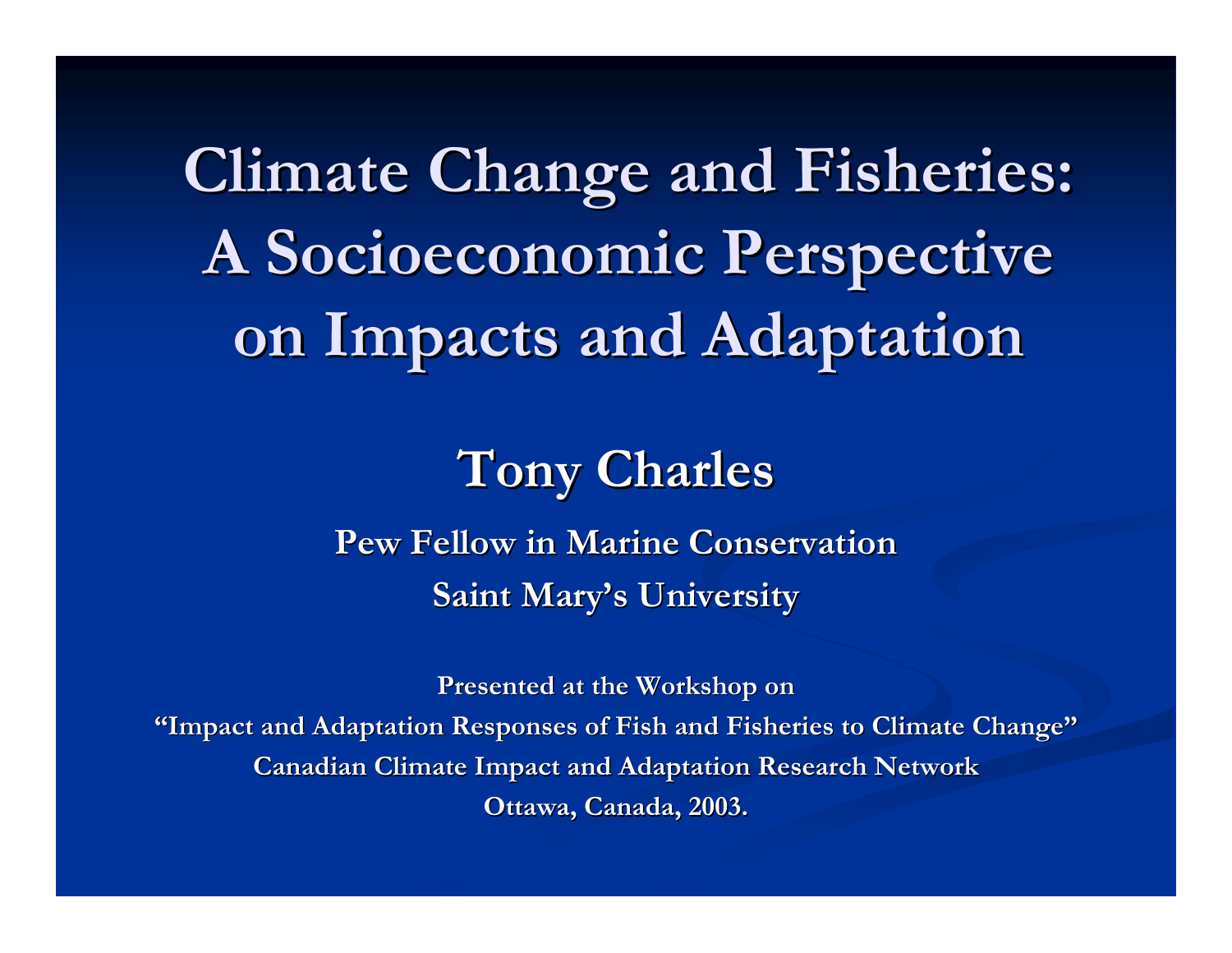### **Socioeconomic Research Needs (from Halifax 2000 Workshop) (from Halifax 2000 Workshop)**

#### $\blacksquare$ **Impacts Research Priorities Impacts Research Priorities**

- п Assess what can be said now about impacts on fisheries
- П Assess spatial changes in species, habitat, and ecosystem boundaries
- П  $\blacksquare$  Retrospectively link biological/fishery data to climate-driven parameters

#### $\blacksquare$ **Adaptations Research Priorities Adaptations Research Priorities**

- П  $\blacksquare$  Increase participation of stakeholders in review and decision-making
- П Assess resilience and adaptive capacity of stakeholders, users, and industry
- П Iteratively develop and report longer-term forecasts
- П Improve methods to assess/manage CVC risks in fishery management
- $\mathbf{r}$ Measure fishery capacity, utilization of productivity potential, and scope for adaptation within and among fisheries
- п Embedding of fishery considerations into the regional landscape and societal contexts, and determining the influence those contexts exert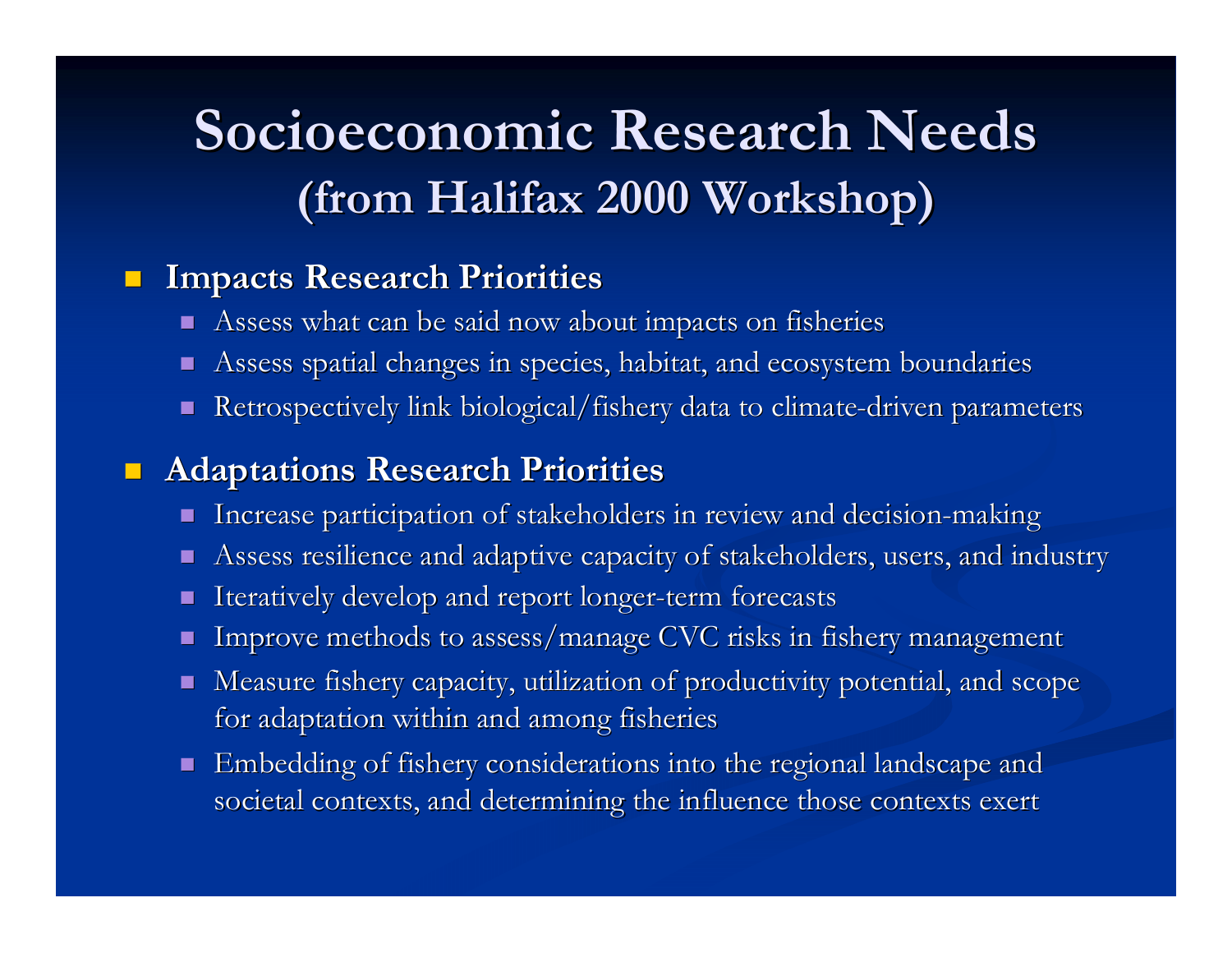## **Climate Change Impacts: Climate Change Impacts: Direct and Indirect Direct and Indirect**

- Climate Change
- Related Physical Changes ⋫ (e.g. Sea Level, Ocean Temperature) (e.g. Sea Level, Ocean Temperature)  $\rightarrow$  Biological Implications (e.g. Changes in Fish Distribution) (e.g. Changes in Fish Distribution) Direct Impacts on Human Uses ◆ (e.g., Fishing, Tourism) (e.g., Fishing, Tourism) Induced Impacts on Human Society ◆ (e.g., Social, Economic, Community) (e.g., Social, Economic, Community)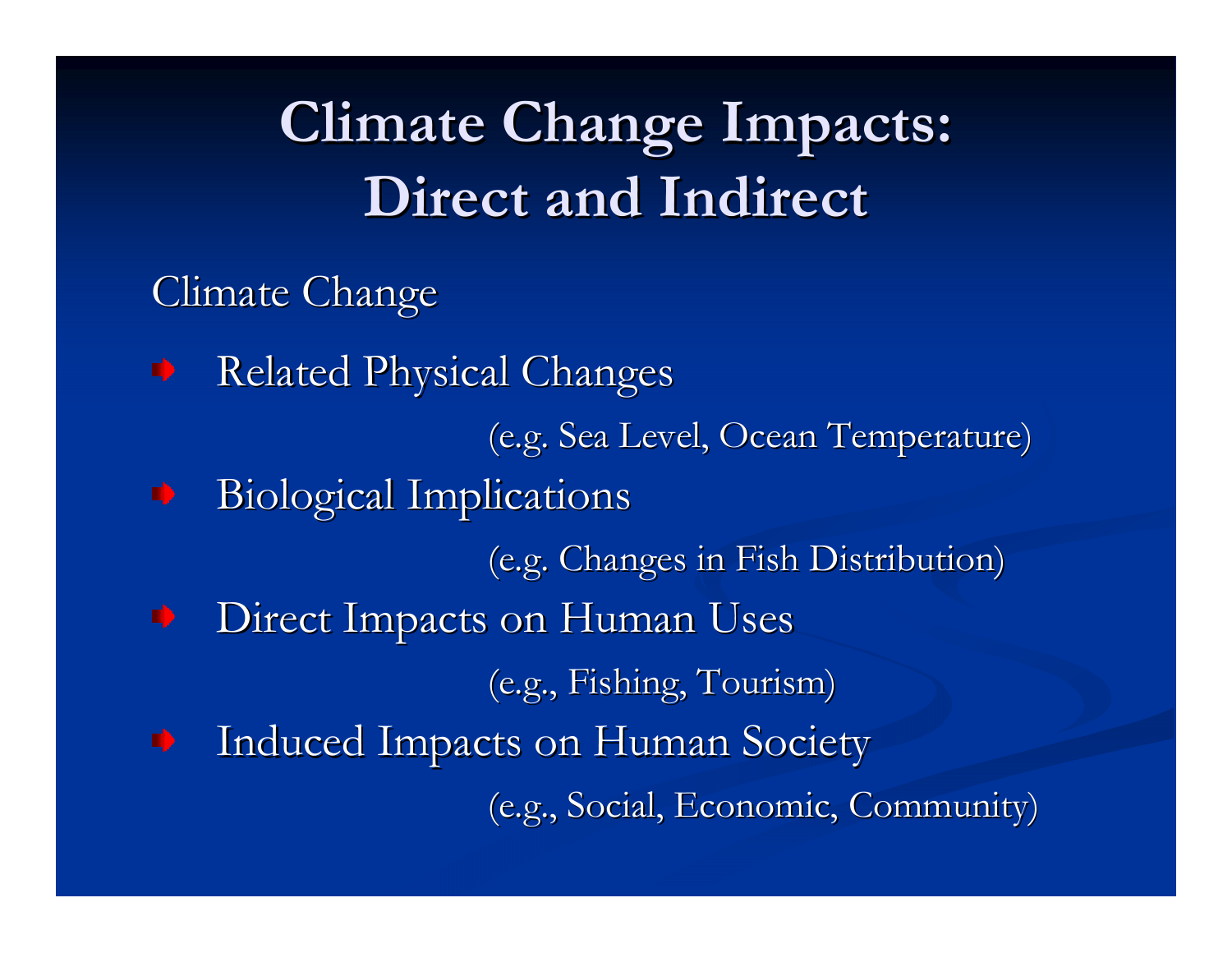### **Interacting Impacts Interacting Impacts**

Climate Change impacts interact with a wide range of other economic change processes …

> **Demand Shifts**  $\blacksquare$ Globalization of Markets  $\blacksquare$  Technological Change **Economic Specialization** Urbanization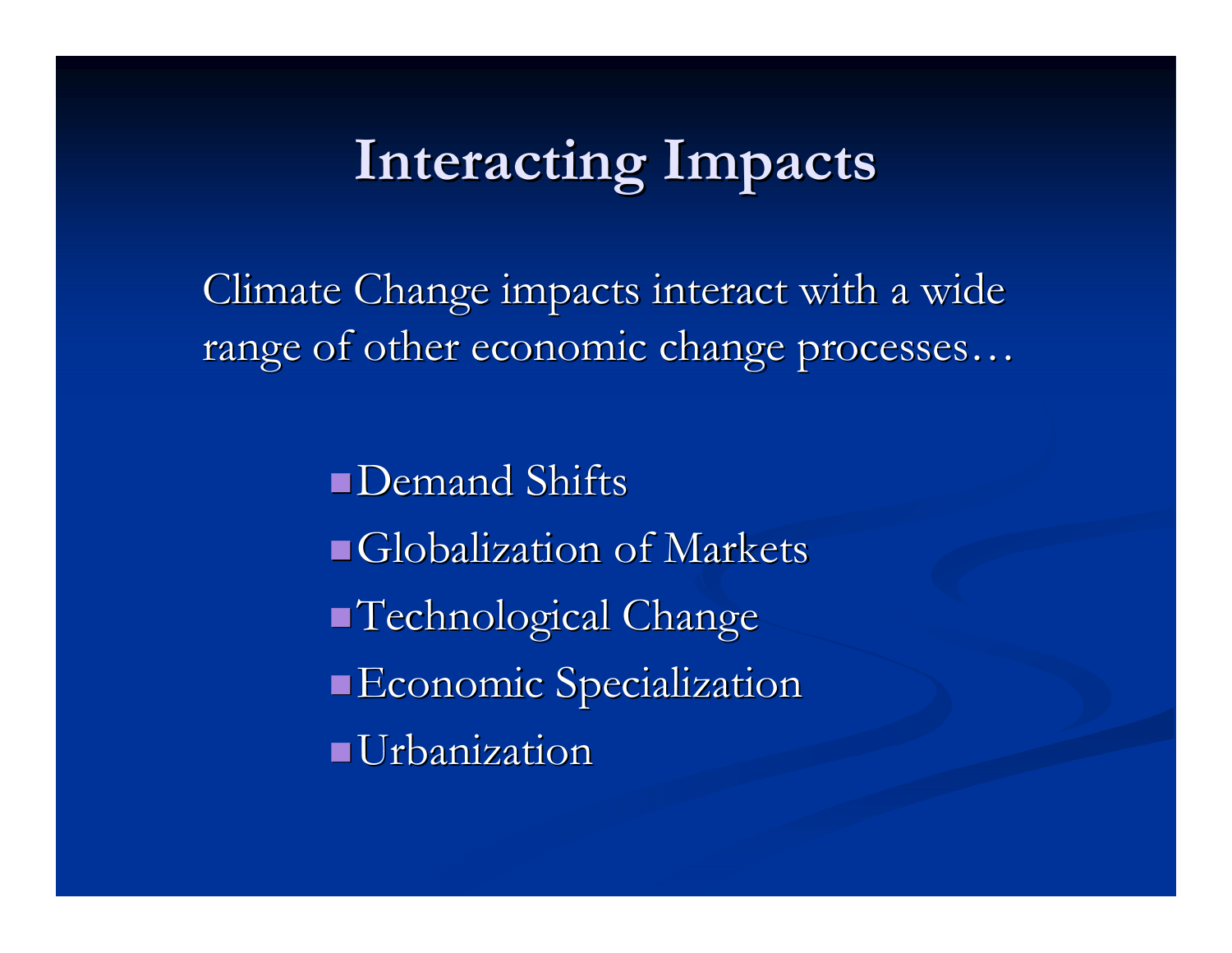### **Socioeconomic Impacts Checklist Socioeconomic Impacts Checklist**

- **Exercise Structure and Adaptability** Economic Structure and Adaptability
- Benefits, Costs and Net Benefits
- Distributional Impacts by sector Distributional Impacts by sector
- $\blacksquare$  Distributional Impacts by location
- **Impacts on Markets**
- Impacts by spatial scale: Impacts by spatial scale:
	- Local, Regional, National, International Local, Regional, National, International
- Impacts by time scale: Impacts by time scale:
	- Short-Term, InterAnnual, Decadal, Long-Term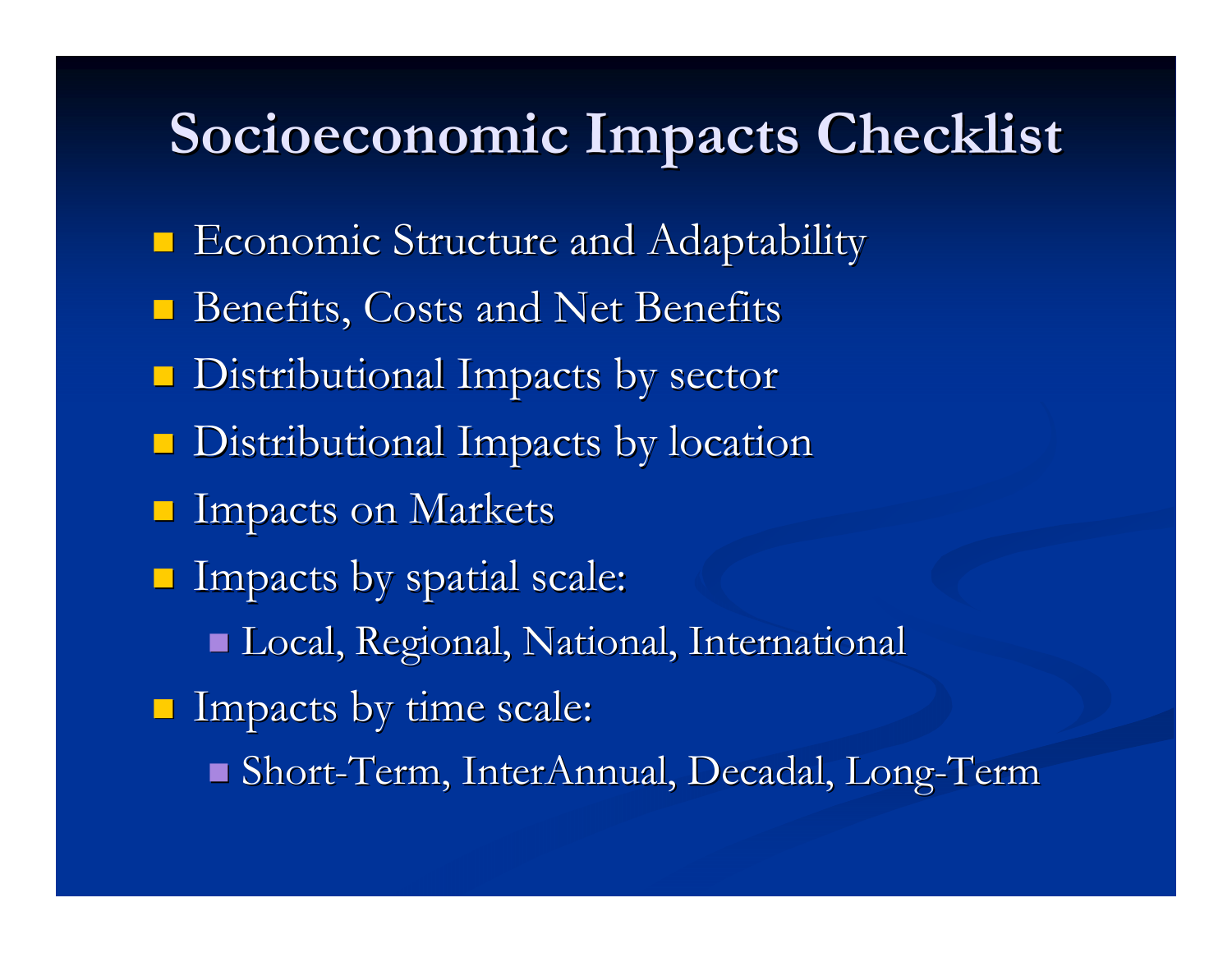| <b>BIOPHYSICAL / FISH IMPACT</b>              | $\Rightarrow$ SOCIOECONOMIC IMPACT              |
|-----------------------------------------------|-------------------------------------------------|
| Important salmon stocks from Fraser and       | Distributional impacts: south communities       |
| southern rivers may decline. In northern BC   | may suffer versus north ones, and capital-      |
| rivers, salmon productivity may increase.     | intensive fishers may also do relatively well.  |
| Pacific cod abundance likely will be reduced. | Lower profits, new opportunities. Fishers       |
| Exotic species will be introduced into the    | and communities that are adaptable will do      |
| Pacific area from the south.                  | well. Multi-species licensing policy crucial.   |
| Changes to salinity of the Bras d'Or lakes    | Highly local impacts on fisheries, aquaculture  |
| may impact Cape Breton's oyster culture       | imply the need to avoid 'one-size-fits-all'     |
| industry.                                     | policies, to encourage local management         |
| Environmental changes could lead to           | Higher profits. Management changes (e.g.,       |
| increased catchability for lobster, scallops  | decreased trap limits, capacity limits) will be |
| and other Atlantic invertebrates.             | needed to avoid over-exploitation.              |
| Some Arctic species (e.g., sea otter, warmer  | Distributional impacts: some lose, some gain,   |
| water fish) could move into new territories.  | unless licensing allows larger fishing zones.   |
| Cumberland Sound turbot fishery prosecuted    | Investment in new fishing methods may be        |
| from ice surface, and so is vulnerable to     | needed or markets may be lost; some fishers     |
| changes in ice thickness and distribution.    | may need to shift to other fisheries.           |
| Storm surges and coastal erosion will affect  | Loss of habitat on coast could have relatively  |
| wetlands (and thus fish habitat).             | negative impact on coastal small-boat fishers.  |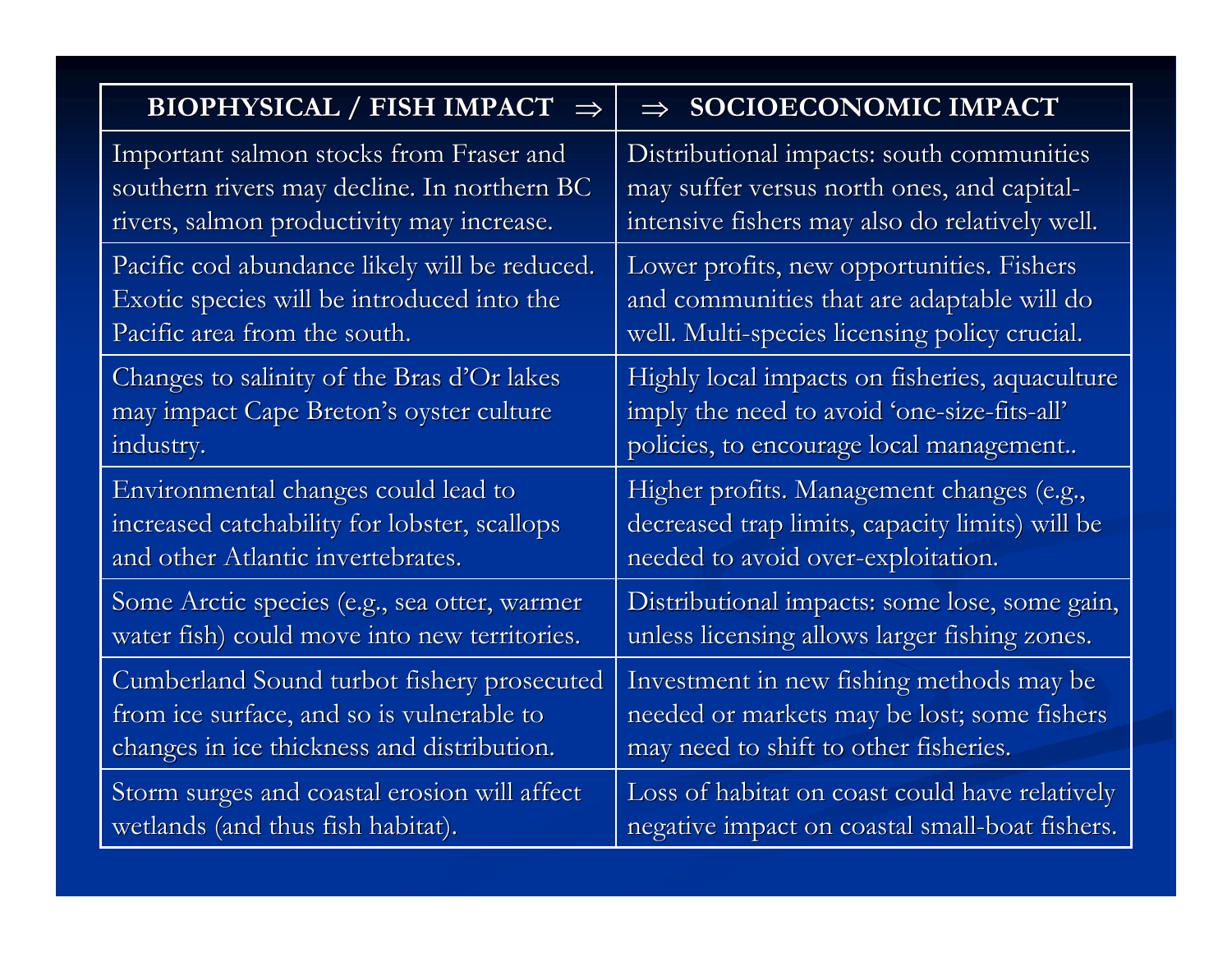#### **Socioeconomic Analysis of Impacts Socioeconomic Analysis of Impacts**

- **Benefit-Cost Analysis**
- **Social Impact Assessment**
- **E** Cost and Earnings Studies
- **Market Analysis / Supply and Demand**
- Institutional Economics
- **Excological Economics**
- **Contingent Valuation**
- Sustainability Indicators
- **Simulation / Bioeconomic Modelling**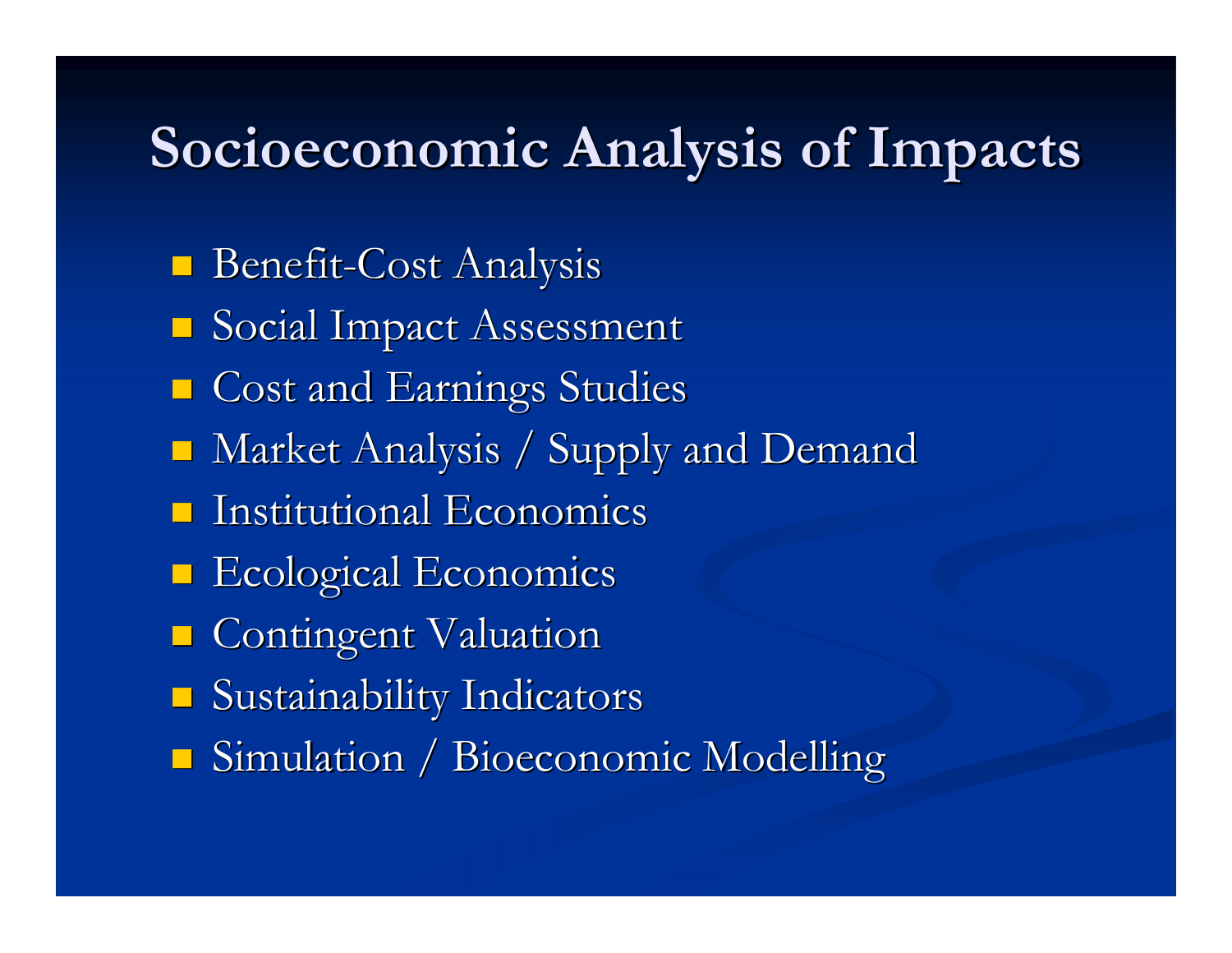A Bioeconomic Model of Fishing **with Climate Change** 

- Given an ecosystem of n exploited species
- $\blacksquare$  Choose n harvest levels  $\mathbf{H}_{\mathbf{t}}$  over time
- $\blacksquare$  Maximize  $\Sigma$   $\alpha^{\text{t}}$  [p( $\mathbf{H}_{t}$ ,**e**<sub>t</sub>)</sub> $\cdot$ **H**<sub>t</sub> **c**( $\mathbf{H}_{t}$ ,**e**<sub>t</sub>)]
- $\blacksquare$  Subject to  $\mathbf{X}_{t+1} = \text{F}(\mathbf{X}_{t} \mathbf{H}_{t}, \mathbf{e}_{t})$
- **E** Where climate change is incorporated in **e**, a set of environmental variables including trends and random fluctuations, which affect population dynamics as well, through F(⋅, **e**).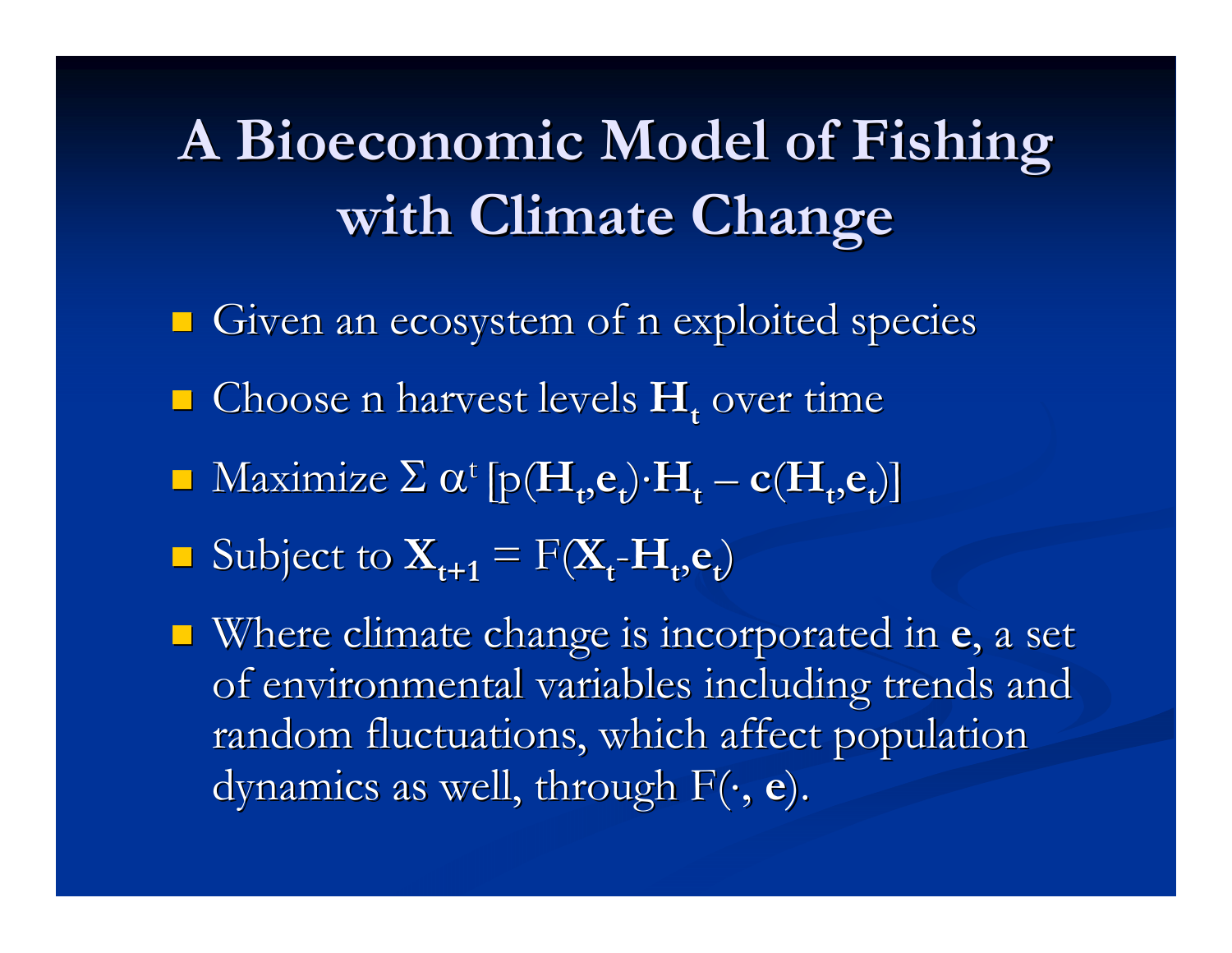#### **Adaptation in Fisheries Adaptation in Fisheries**

"Adaptation of the fishing industry to climate change is closely connected with investigations of the consequences of the effect of climatic anomalies and climate change scenarios. Because the effects of changes in climate factors will have different consequences for various species, development of special measures aimed at adaptation of the fish industry is regional in character and falls into the category of important socioeconomic problems." *IPCC (2001) IPCC (2001)*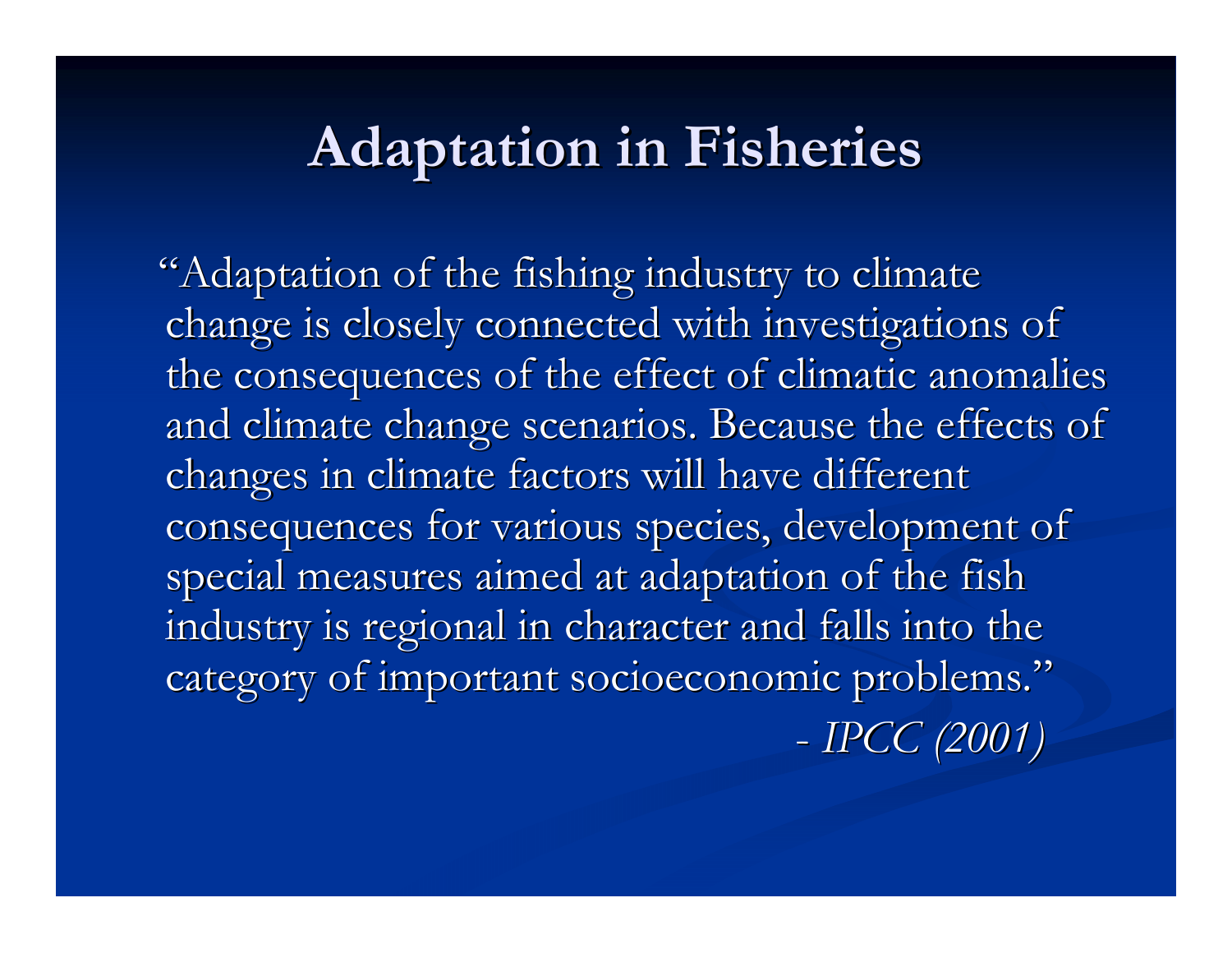#### **Adaptation and Resilience Adaptation and Resilience**

- $\blacksquare$  Resilience is the ability to persist, absorbing shocks and perturbations without collapsing, self-destructing or otherwise entering an intrinsically undesirable state
- $\blacksquare$  A resilient fishery is comprised of...  $\blacksquare$  A resilient ecosystem  $\blacksquare$  A resilient management institution  $\blacksquare$  A set of resilient fishing communities  $\blacksquare$  A resilient socioeconomic structure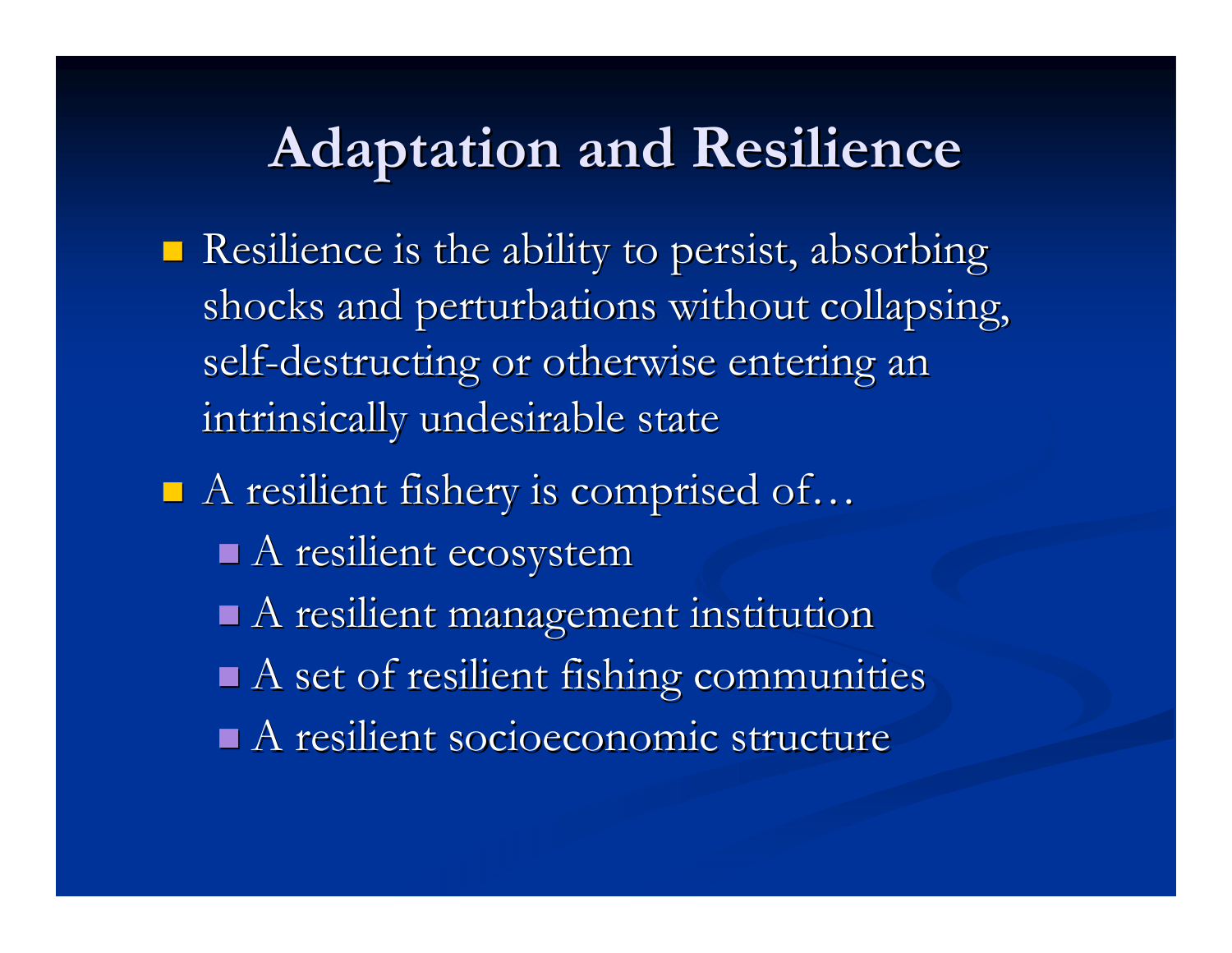#### **Socioeconomic Resilience Socioeconomic Resilience**

 $\blacksquare$  "Socioeconomic resilience is the capability of a society to prevent or cope with the impacts of climate change and sea-level rise, including technical, institutional, economic, and cultural ability. Enhancing this resilience is equivalent to reducing the risk of the impacts on society." (IPCC 2001)

 $\blacksquare$  "The task is to make institutional arrangements more diverse... to make natural system - social system interactions more responsive to feedbacks; and to make management systems more flexible, accommodating of environmental perturbations." (Folke and Berkes 1995)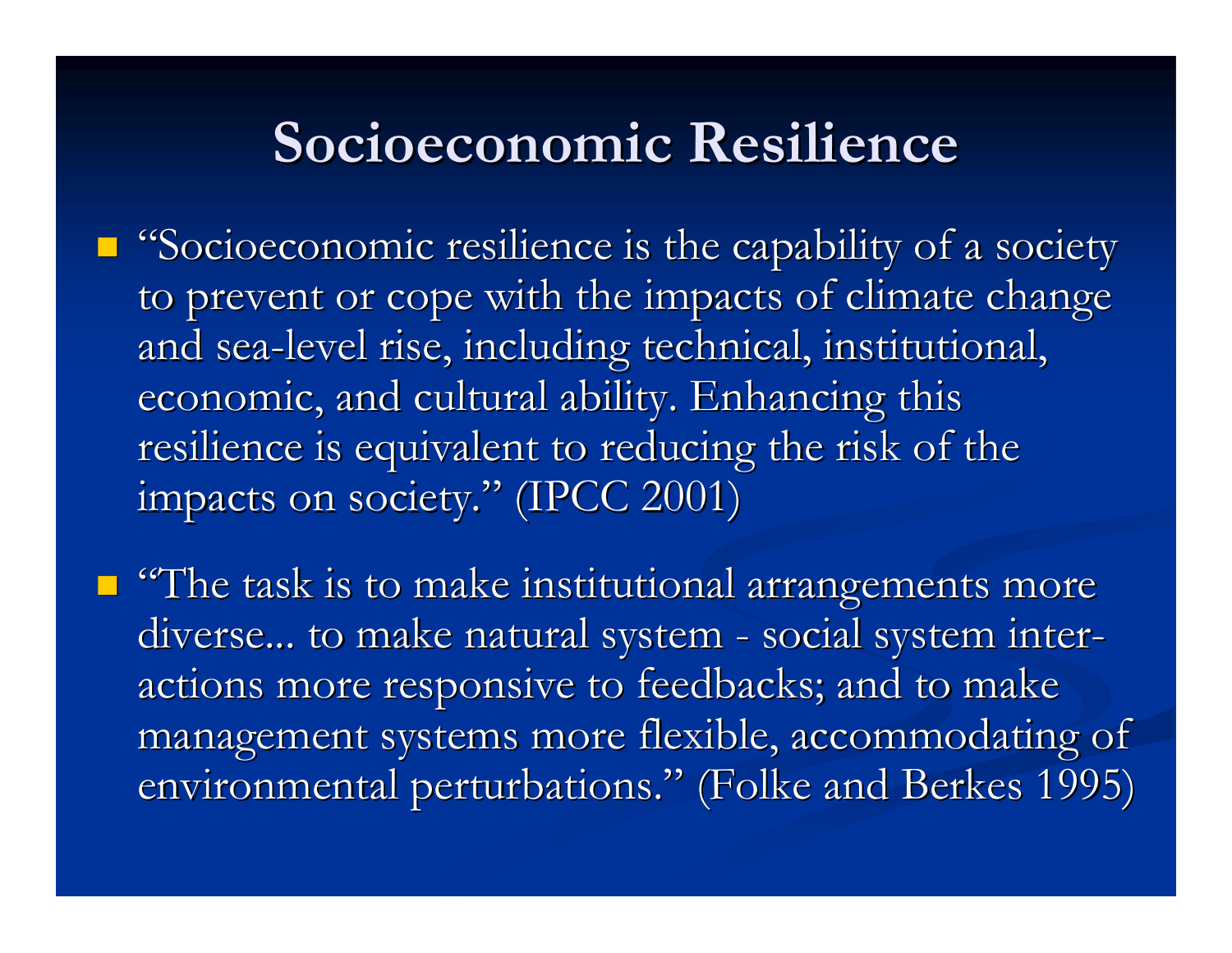## **Socioeconomic Options for Adaptation Socioeconomic Options for Adaptation**

How to deal with climate variability?

- $\blacksquare$  Adaptability, resilience are crucial; multi-species fishing lowers mean profits but reduces income variability too.
- $\blacksquare$  Risk management methods help manage, reduce or cope with risk, e.g., with design changes to make operations more 'robust'
- $\blacksquare$  How to deal with long-term climate change?
	- For example, if target species shift northward, mobile fleets can move as well, albeit with higher travel costs
	- Gommunity-based fisheries may need to change species mix, diversify markets and diversify the overall economy
	- $\blacksquare$  Enterprises may invest to increase fishing vessel mobility, but this has impacts on the sustainability of the resource…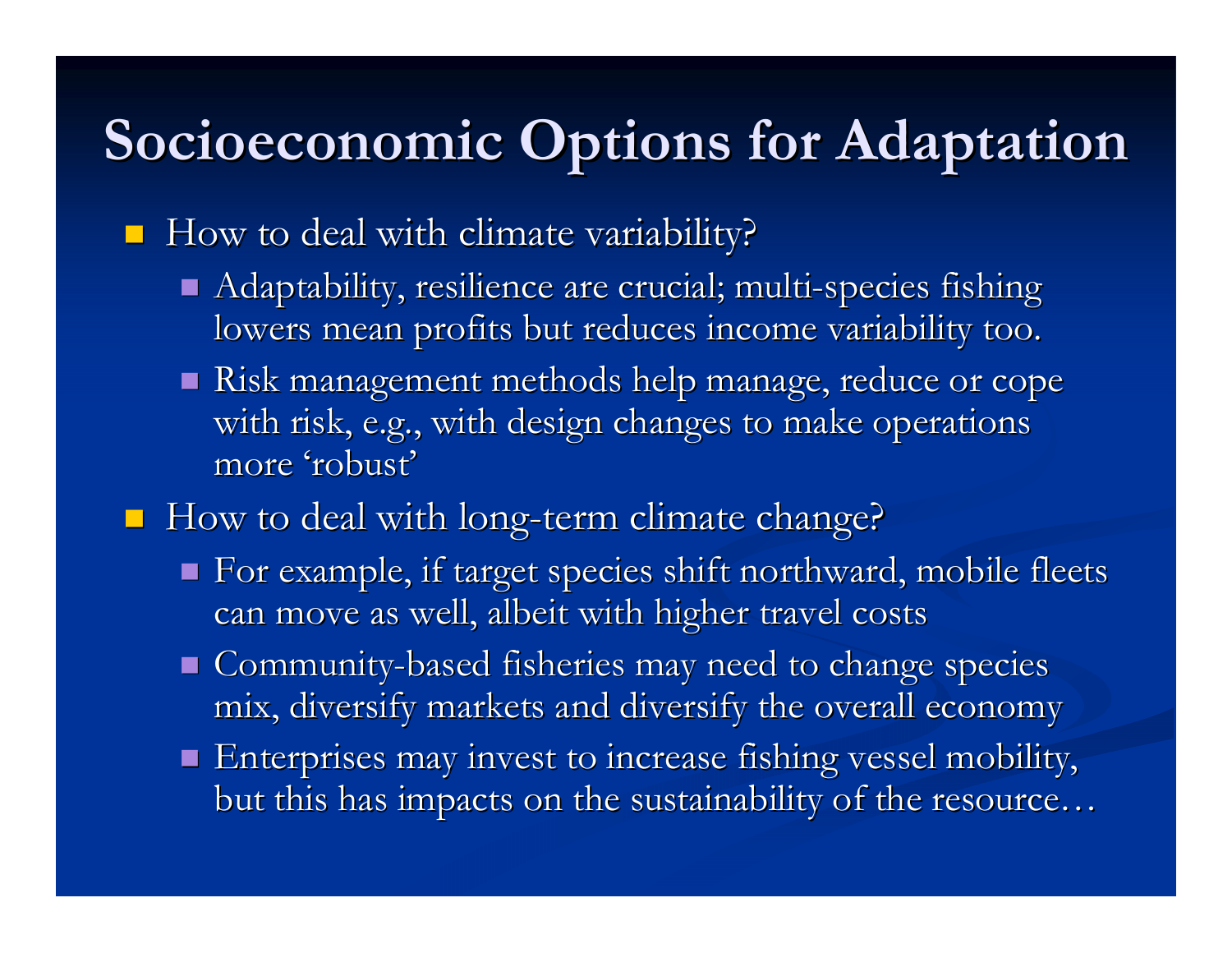# **Adaptation through Policy: Adaptation through Policy: Robust Management Robust Management**

Robust management is that which has reasonable success in meeting societal objectives, even given an incorrect understanding of the fishery, its environment and processes of change, and imperfect capability to control fishing activity.

> $\blacksquare$  Adaptive Management Portfolio Self-Regulatory Institutions Regulatory Institutions **Example 1 Fishery System-level Planning**  Livelihood (Income) Diversification Livelihood (Income) Diversification  $\blacksquare$  Using All Sources of Knowledge